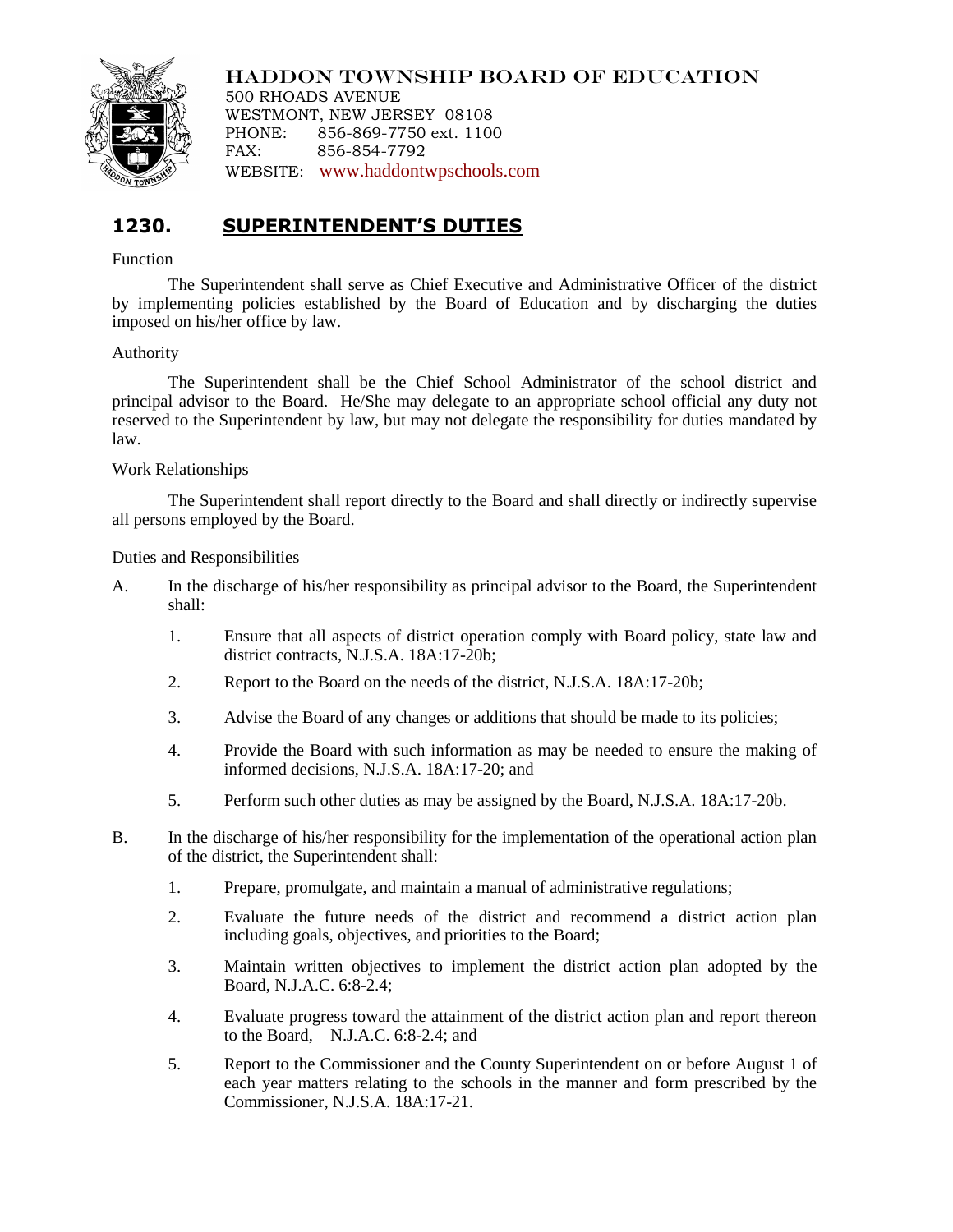- C. In the discharge of his/her responsibility as the administrator of the instructional program, the Superintendent shall:
	- 1. Establish and maintain a written instructional plan for the schools of the district consistent with the educational goals adopted by the Board, N.J.A.C. 6:8-2.5;
	- 2. Coordinate the proper implementation of the instructional plan as it applies to each school in the district;
	- 3. Evaluate at least annually the effectiveness of the program of studies and recommend such changes and additions as may be required to improve its effectiveness, N.J.S.A. 18A:7A-11b;
	- 4. Evaluate the performance of pupils in relation to other public school districts, as well as in relation to state and national standards, N.J.S.A. 18A:7A-11b;
	- 5. Report periodically to the Board, as directed by the Board, on the condition of the educational program and facilities in the district, N.J.S.A. 18A:17-20; and
	- 6. Keep informed regarding current research in the field of education and inform the Board as appropriate.
- D. In the discharge of his/her responsibility for the direction and welfare of pupils, the Superintendent shall:
	- 1. Strive to motivate pupils to achieve their individual best;
	- 2. Create a climate of respect for authority and discipline in each of the schools of the district;
	- 3. Report to the Board at its next meeting the suspension of a pupil, N.J.S.A. 18A:37-4; and
	- 4. Recommend any changes in the program of pupil management and support as necessary to respond to district needs.
- E. In the discharge of his/her responsibility for the supervision of district employees, the Superintendent shall:
	- 1. Recommend to the Board all properly certified candidates for employment, assignment, or transfer, N.J.S.A. 18A:27-4.1, N.J.A.C. 6:11-3.1(b);
	- 2. Assign staff so as to achieve maximum effectiveness in the attainment of educational goals;
	- 3. Train staff as necessary to implement approved changes in the curriculum or instructional methods of the district, N.J.S.A. 18A:7A-11e;
	- 4. Evaluate the effectiveness of staff members in the performance of their assigned tasks, N.J.A.C. 6:3-4.3;
	- 5. Recommend changes in staffing patterns based on the evaluation of staff and program effectiveness, N.J.A.C. 6:3-4.3; and
	- 6. Discipline staff as required and report to the Board forthwith any suspension of a teaching staff member, N.J.S.A. 18A:25-6.